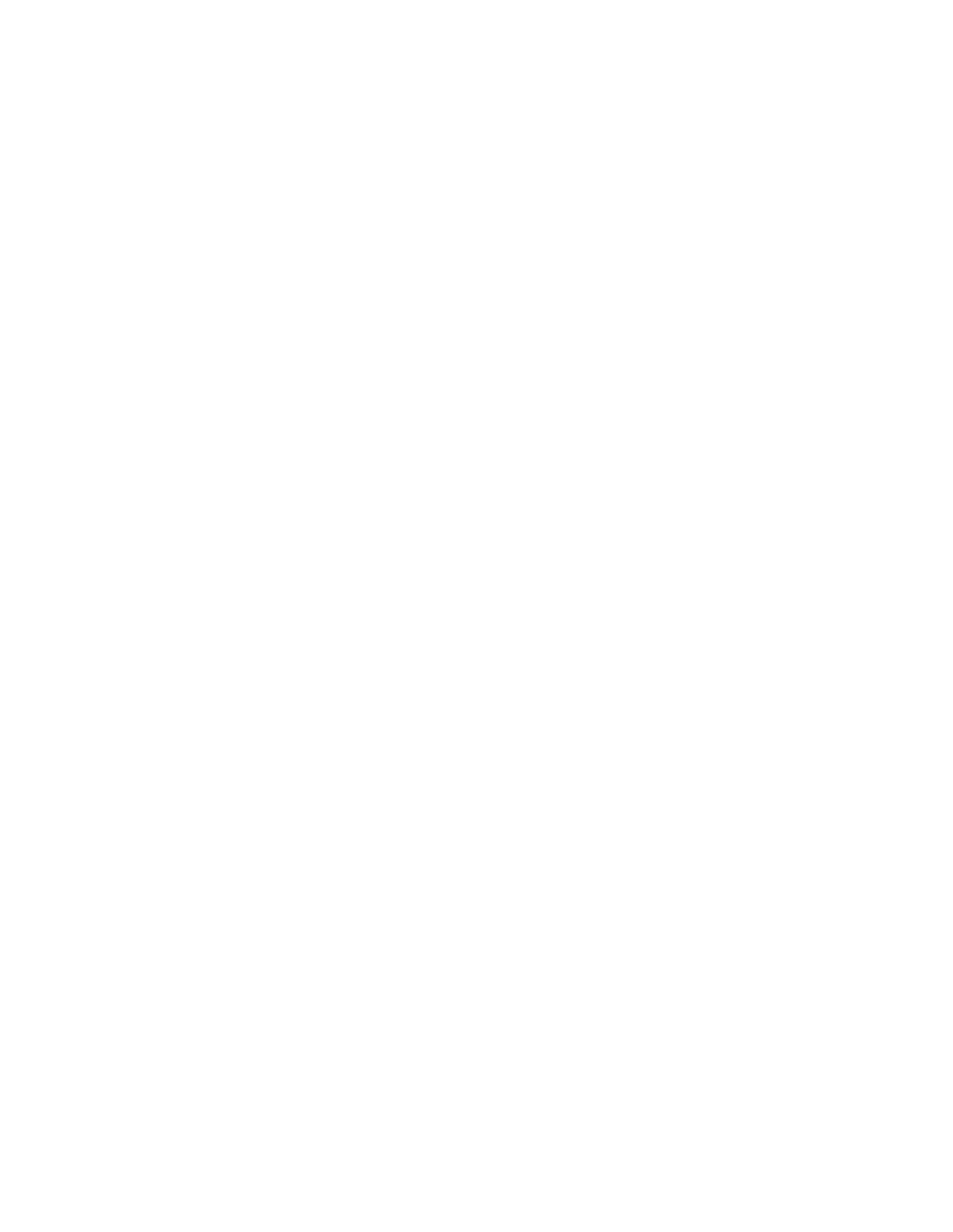

Fig. 2: Percent humidity of four different intrapackage materials wrapped within green plain hospital cotton fabric at immediate to 60 minutes after removal from the sterilizing chamber. \*Statistically significant difference when compared with control group at p < 0.05. \*\*Statistically significant difference when compared with control group at  $p < 0.01$ . ##Statistically significant difference with  $p < 0.01$ 

Fig. 3: Percent humidity of four different loads wrapped with three diferent types of wrapping materials measured immediately after removal from the sterilizing chamber. \*\* Statistically significant difference with  $p < 0.01$ 

 $46.50 \pm 5.61$  and  $62.49 \pm 15.25$ %, respectively (Fig. 3). The packages containing metal instruments alone wrapped with cotton fabric retained intrapackage humidity compared with nonwoven materials or paper-film pouch. Regardless of the type of packaging material, the packages containing fabrics retained a humidity higher than 70% when measured immediately after their removal from the sterilizing chamber (Fig. 3).

## **D**iscussion

Preparing packages of medical and dental instruments is an important step for a successful sterilization process. Despite the integrity of packaging material, the humidity of the package is a critical factor that a fects the longevity of the packages when stored on the shelf. Our study demonstrated that the content

inside the package and the packaging materials significantly afect intrapackage temperature and humidity, which should be considered carefully. Differences in temperature and humidity retaining properties, durability, and permeability of the materials are important factors that may cause contamination of the sterilized instruments.

Of these factors, the humidity is critical since the higher the humidity the greater chance for contamination. The range of acceptable humidity with a lower chance of contamination was reported to be within 30-70% RH.<sup>3,4</sup> A humidity higher than 70% RH has been reported to result in contamination after sterilization.<sup>3,4</sup> Wet packages have the potential to attract microorganisms to enter the just-sterilized package and then recontaminate them.<sup>2</sup>

Our study revealed that the packages containing metal alone wrapped with nonwoven material or paper-film pouch had a humidity within the safety range of 30–70% RH immediately after removal from the sterilizing chamber. The humidity of packages containing any type of fabric contained moisture, as indicated by a higher intrapackage humidity. The presence of green hospital cotton fabric slowed down the rate of vaporization of moisture from the packages as demonstrated by a higher intrapackage humidity at later time points.

Thailand CSSA guidelines recommend that packages should not contain diferent types of instruments.<sup>6</sup> Loading fabrics together with metal instruments increases density inside the package, which can lead to residual humidity. Besides, the type of textile and the size of the loaded fabric may a fect the moisture content and retention. Packages containing green hospital cotton fabric demonstrated a higher intrapackage humidity than those with a towel. This was apparent immediate after removal from the sterilization machine and after 15 minutes. In this study, cotton fabric was larger in size, less in porosity, and fabricated with more threads and heavy woven than towels. Moreover, several studies have reported that cotton has the worst wicking efect, which means this fabric is hard to